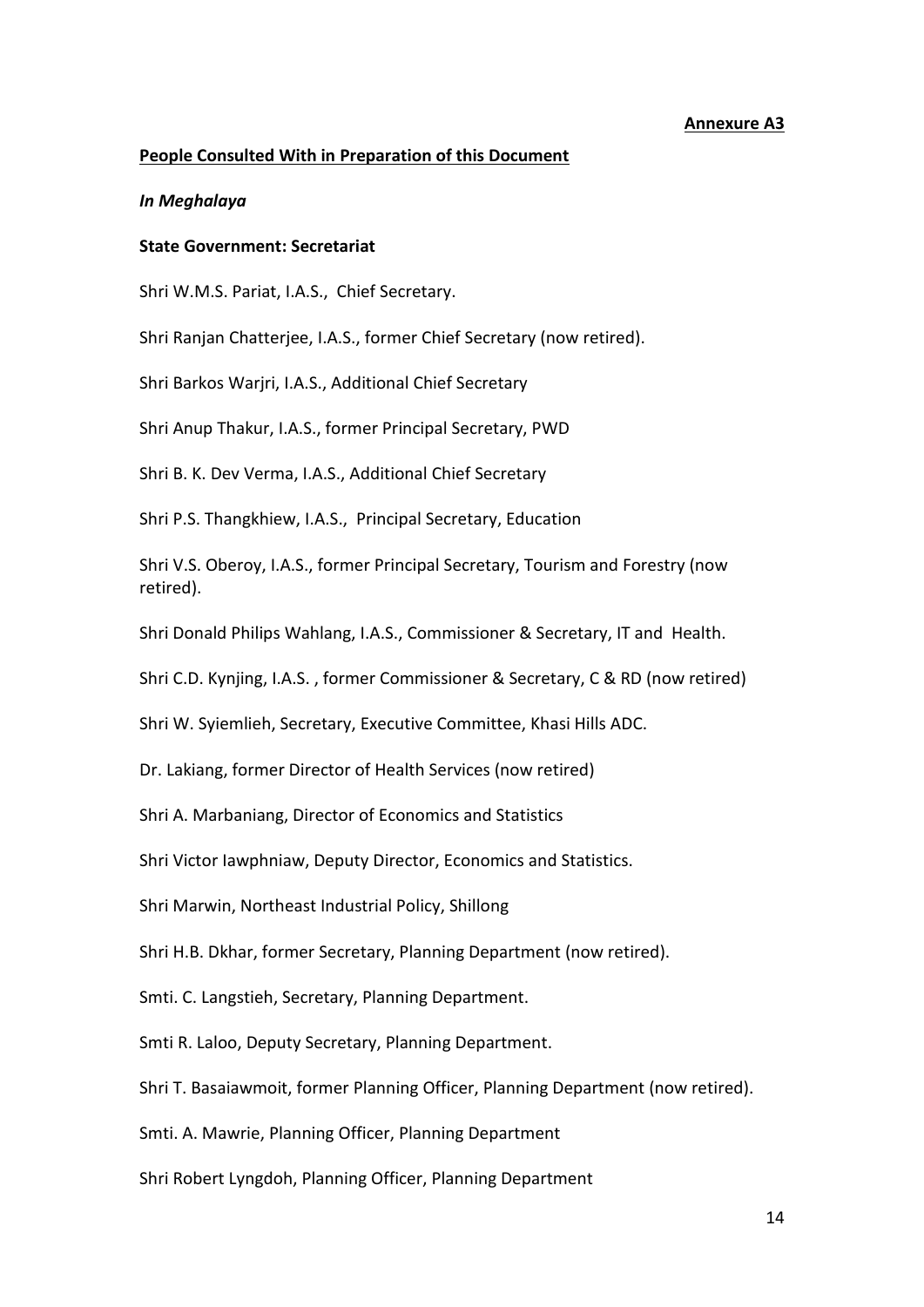Dr. P.S. Nianglang, Planning Officer, Planning Department.

Shri Eborwanpher Lyngdoh, Assistant Research Officer, Planning Department

Shri Muhor Mawroh, Assistant Research Officer, Planning Department

# **Others in Shillong.**

Dhrubajyoti Nath, Finance Officer, North Eastern Region Community Resource Management project (NERCRMP)

Dr. Rajesh, Department of Political Science, Women's College.

Toki Blah

Bhupal Neog, Meghalaya Rural Development Society (MRDS)

Dr. A.K. Nongkynrih, Professor Department of Sociology, North Eastern Hill University

Dr. Sumarbin Umdor, Associate Professor Department of Economics, North Eastern Hill University.

Dr. C.J. Thomas, Indian Council for Social Science Research NE, NEHU Campus

B.K. Sohliya, H.I. and Project Leader, Dewlieh Horticultural Farm, Ri Bhoi District, Nongpoh

## **Field visit to Kynrud and Kynshi villages.**

M. Iboyaima Meitei, Project Technical Officer, Khawkylla Community Resource Management Society (KCRMS), NERCOMP, Village Kynrud

Sburi Tmung, Account Officer, KCRMS, NERCOMP, Village Kynrud, West Khasi, Nongstoin.

Lushil Syiem, Secretary Kynrud Area SHG Federation

Ailostar Lyngdoh Lyngkhoi, Cluster Association Co-ordination, Village Kynrud

Happiness Syiemlieh, Acting Principal, Kynshi Higher Secondary School, Village Kynshi, PO Mairang, West Khasi Hills.

Blanding Warjri, Headman, Village Kynshi

H.L. Myrthong, Secretary, Kynshi Higher Secondary School.